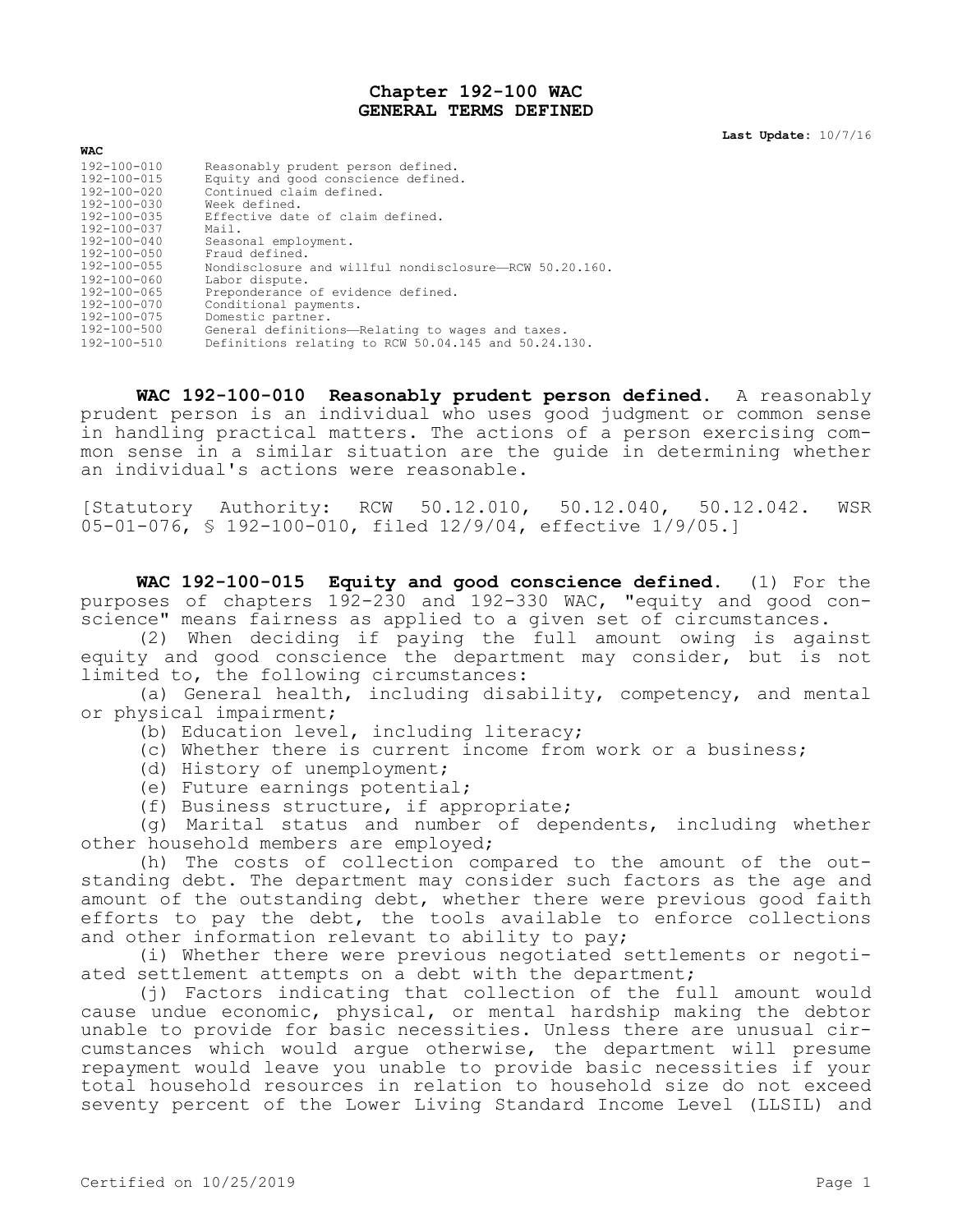circumstances are not expected to change within the next ninety days; and

(k) Other factors that bear a direct relationship to the ability to pay the debt. The decision to grant or deny a negotiated settlement will be based on the totality of circumstances rather than the presence of a single factor listed in this section, except for the presumption established under (j) of this subsection.

[Statutory Authority: RCW 50.12.010 and 50.12.040. WSR 16-21-013, § 192-100-015, filed 10/7/16, effective 11/14/16; WSR 14-04-073, § 192-100-015, filed 1/30/14, effective 3/2/14.]

**WAC 192-100-020 Continued claim defined.** (1) You are a continued claim recipient if you:

(a) Are monetarily entitled to benefits; and

(b) Are nonmonetarily eligible for benefits; and

(c) Have received credit for your waiting week or payment of benefits for one or more weeks in your benefit year and in the current continued claim series.

(2) Continued claim status will end following any combination of four or more consecutive weeks for which you do not file a claim or during which you are not an unemployed individual as defined in RCW 50.04.310.

[Statutory Authority: RCW 50.12.010, 50.12.040, 50.12.042. WSR 05-01-076, § 192-100-020, filed 12/9/04, effective 1/9/05.]

**WAC 192-100-030 Week defined.** The term "week" means a period of seven consecutive calendar days beginning on Sunday at 12:00 a.m. and ending at 11:59 p.m. the following Saturday.

[Statutory Authority: RCW 50.12.010 and 50.12.040. WSR 16-21-013, § 192-100-030, filed 10/7/16, effective 11/14/16. Statutory Authority: RCW 50.12.010, 50.12.040, 50.12.042. WSR 05-01-076, § 192-100-030, filed 12/9/04, effective 1/9/05.]

**WAC 192-100-035 Effective date of claim defined.** As provided in RCW 50.04.030, an unemployment claim will be effective on the Sunday of the calendar week in which the application for benefits is filed, or, when requested, backdated to a calendar week prior to the calendar week in which the application is filed as provided in WAC 192-110-095. This Sunday date is referred to as the "effective date of claim" or "claim effective date."

[Statutory Authority: RCW 50.12.010 and 50.12.040. WSR 16-21-013, § 192-100-035, filed 10/7/16, effective 11/14/16. Statutory Authority: RCW 50.12.010, 50.12.040, 50.12.042. WSR 05-01-076, § 192-100-035, filed 12/9/04, effective 1/9/05.]

**WAC 192-100-037 Mail.** (1) The term "mail" is interchangeable with the term "send," which means: (a) To send or deliver by means of the postal service or other delivery service; or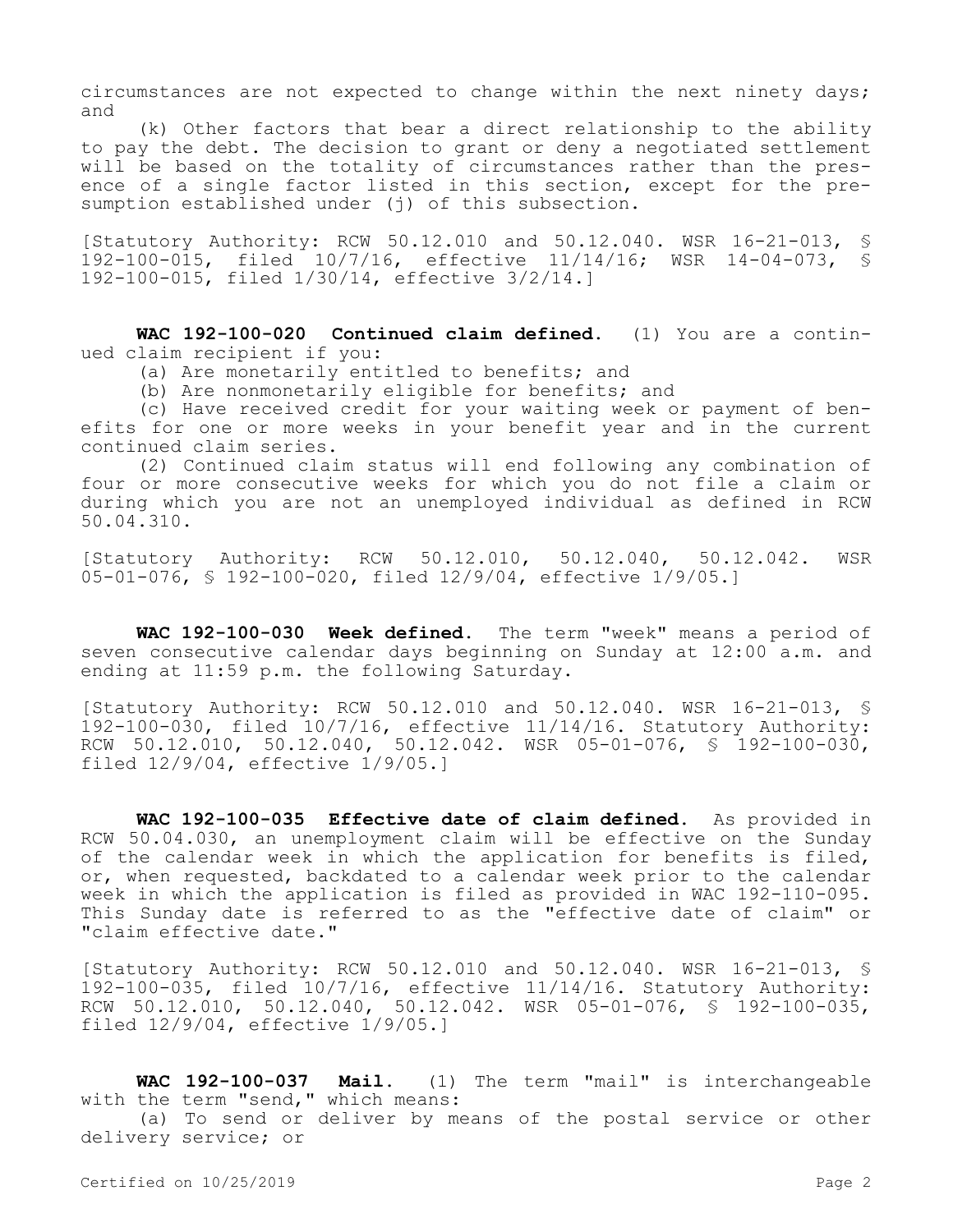(b) To transmit, deliver, or distribute by email or other electronic services.

(2) Subsection (1)(b) of this section does not apply to WAC 192-04-210, which requires mailing through the postal service or other delivery service if not personally served.

[Statutory Authority: RCW 50.12.010 and 50.12.040. WSR 16-21-013, § 192-100-037, filed 10/7/16, effective 11/14/16.]

**WAC 192-100-040 Seasonal employment.** The term "seasonal employment" means work with regular periodic layoffs, showing a consistent pattern of employment and unemployment.

[Statutory Authority: RCW 50.12.010, 50.12.040, and 50.60.901. WSR 06-22-004, § 192-100-040, filed 10/19/06, effective 11/19/06.]

**WAC 192-100-050 Fraud defined.** (1) For purposes of RCW 50.20.070, 50.20.190, and chapter 192-220 WAC, fraud means an action by an individual where all of the following elements are present:

(a) The individual has made a statement or provided information.

(b) The statement was false.

(c) The individual either knew the statement was false or did not know whether it was true or false when making it.

(d) The statement concerned a fact that was material to the individual's rights and benefits under Title 50 RCW.

(e) The individual made the statement with the intent that the department would rely on it when taking action.

(2) To decide whether an individual has committed fraud, the elements in subsection (1) must be shown by clear, cogent, and convincing evidence. Fraud cannot be presumed. Circumstantial evidence, rather than direct evidence, is enough to establish fraud if the evidence is clear, cogent, and convincing.

(3) This definition of fraud also applies to the term "misrepresentation" in RCW 50.20.190. A violation of RCW 50.20.070 must meet this definition of fraud.

[Statutory Authority: RCW 50.12.010, 50.12.040, and 50.20.010. WSR 07-23-128, § 192-100-050, filed 11/21/07, effective 1/1/08.]

**WAC 192-100-055 Nondisclosure and willful nondisclosure—RCW 50.20.160.** (1) "Nondisclosure" is not a synonym for fraud or misrepresentation. It refers to situations in which you have information or knowledge which you fail to disclose to the department inadvertently or through oversight. The department may redetermine an allowance of benefits resulting from nondisclosure at any time within two years following the benefit year in which the allowance was made.

(2) "Willful nondisclosure" means you fail to disclose information when you knew or should have known that it was material. The department may redetermine an allowance of benefits resulting from willful nondisclosure at any time.

[Statutory Authority: RCW 50.12.010, 50.12.040, and 50.20.010. WSR 10-11-046, § 192-100-055, filed 5/12/10, effective 6/12/10.]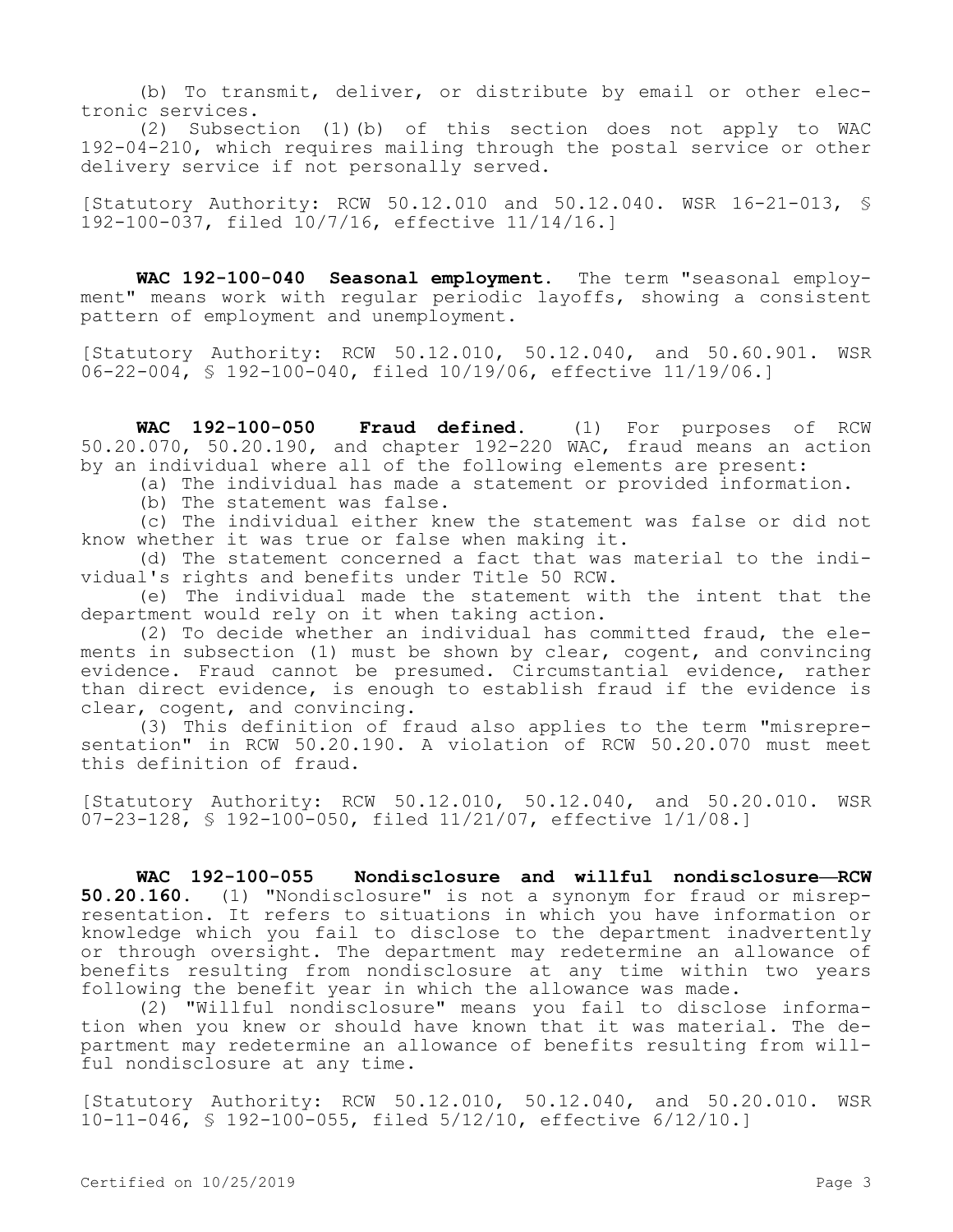**WAC 192-100-060 Labor dispute.** A labor dispute means a deliberate action by two or more individuals or by an employer resulting in a strike or lockout where wages, hours, working conditions, or terms of employment are at issue.

[Statutory Authority: RCW 50.12.010, 50.12.040, and 50.20.010. WSR 10-11-046, § 192-100-060, filed 5/12/10, effective 6/12/10.]

**WAC 192-100-065 Preponderance of evidence defined.** "Preponderance of evidence" is that evidence which, when fairly considered, produces the stronger impression, has the greater weight, and is the more convincing as to its truth when weighted against the evidence in opposition thereto.

[Statutory Authority: RCW 50.12.010, 50.12.040, and 50.20.010. WSR 10-11-046, § 192-100-065, filed 5/12/10, effective 6/12/10.]

**WAC 192-100-070 Conditional payments.** (1) A conditional payment is:

(a) Payment issued to you after you have already received benefits but during a period in which the department questions your continued eligibility for benefits; or

(b) Payment issued when you have provided reasonable evidence of authorization to work in the United States but the department is paying benefits pending verification by the federal government.

(2) Your right to retain such payment is conditioned on the department's finding that you were eligible for benefits during the week(s) in question.

(3) You are no longer considered to be in continued claim status if you have not claimed benefits (had a break in claim) for four weeks or longer.

(4) A conditional payment is not considered a "determination of allowance" as provided in RCW 50.20.160(3).

[Statutory Authority: RCW 50.12.010 and 50.12.040. WSR 16-21-013, § 192-100-070, filed 10/7/16, effective 11/14/16. Statutory Authority: RCW 50.12.010, 50.12.040, and 50.20.010. WSR 10-11-046, § 192-100-070, filed 5/12/10, effective 6/12/10.]

**WAC 192-100-075 Domestic partner.** For purposes of this title:

(1) "Domestic partner" means:

(a) Two adults who have registered as a domestic partnership with the Washington secretary of state; or

(b) A legal union of two persons of the same sex that was formed in and is legal in any state or jurisdiction.

(2) "Domestic partner" does not include partnerships formed by individuals of the opposite sex except as provided by RCW 26.60.030 or the equivalent law of another state.

[Statutory Authority: RCW 50.12.010 and 50.12.040. WSR 16-21-013, § 192-100-075, filed 10/7/16, effective 11/14/16. Statutory Authority: RCW 50.12.010, 50.12.040, and 34.05.120. WSR 10-01-156,  $\frac{1}{5}$  192-100-075, filed 12/22/09, effective 1/22/10.]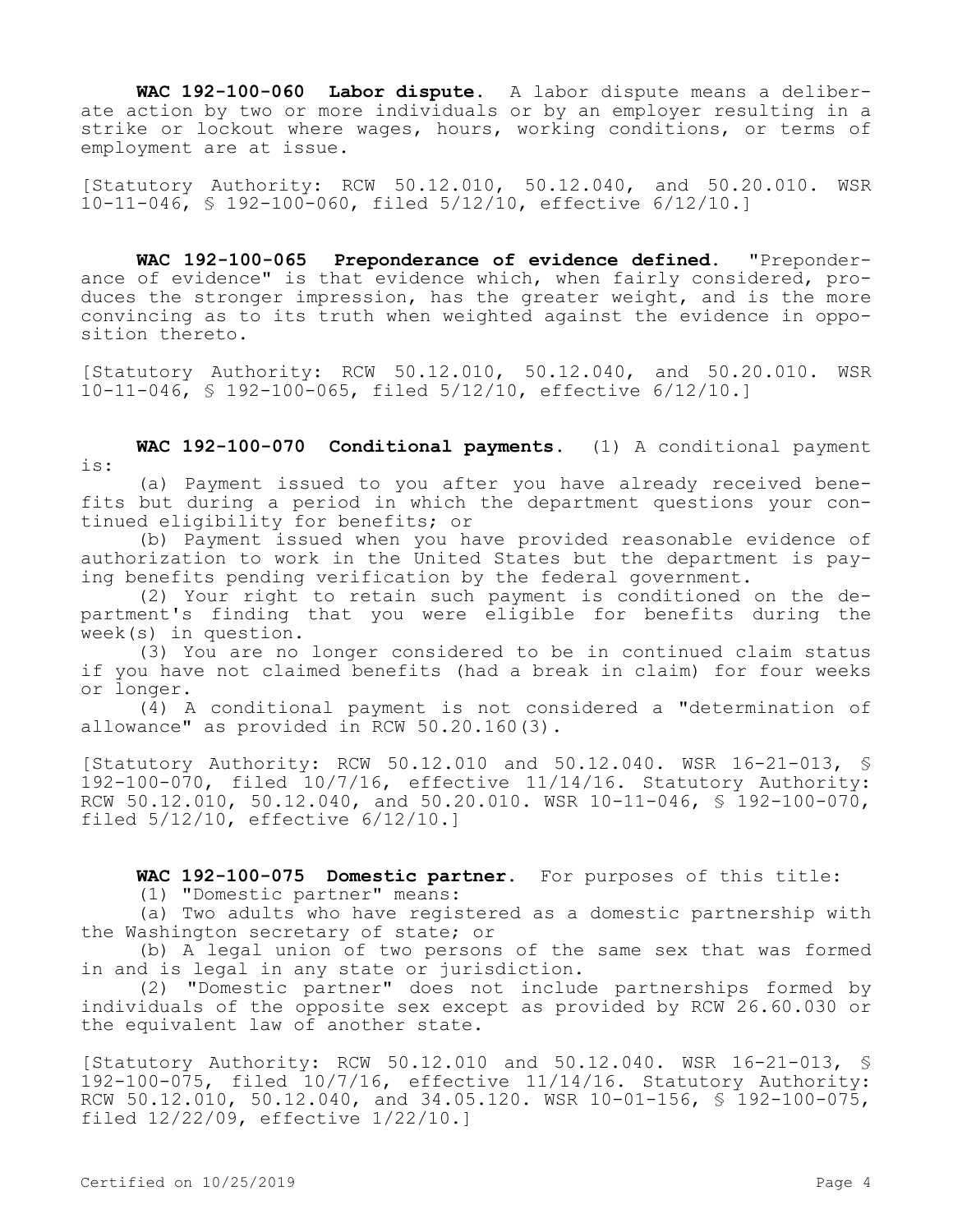**WAC 192-100-500 General definitions—Relating to wages and taxes.** For purposes of unemployment insurance taxes only:

(1) **Wages.** Includes all payments for personal services performed by an employee for an employer including the cash value of all remuneration paid in any medium other than cash including salaries, commissions, vacation pay, dismissal wages, bonuses and reasonable value of board, rent, housing, lodging, payments in kind, tips, and any other similar advantage received from the individual's employer or directly with respect to work for the employer.

(2) **Wages paid.** Includes wages that are actually received by an individual and wages that are contractually due but are not paid because the employer refuses or is unable to make such payment. (See RCW 50.24.015).

(3) **Wages constructively paid.** Those wages set aside, by mutual agreement of both parties (employer and employee) to be paid at a later date. They are reported for tax purposes when actually paid to the employee. The wages set aside can have no substantial limitation or restriction as to the time or manner or condition upon which payment is to be made. In addition the ability to draw on the wages must be within the control and disposition of the employee.

(4) **Deductions.** The amount(s) any federal or state law requires an employer to deduct from the wages of an individual in its employ; and to pay the amount deducted to the federal or state government, or any of their political subdivisions. The amount deducted will be considered wages and to have been paid to the individual at the time of the deduction. Other amounts deducted from the wages of an individual by an employer also constitute wages paid to the individual at the time of the deduction.

(5) **Nominal stipends.** A stipend is considered nominal when it does not exceed six hundred dollars per year.

(6) **Contributions.** Title 50 RCW generally uses the term "contributions" to refer to unemployment taxes. Title 192 WAC generally uses the term "unemployment taxes" to refer to contributions. The two terms are treated interchangeably unless the context provides otherwise.

[Statutory Authority: RCW 50.12.010 and 50.12.040. WSR 07-23-127, § 192-100-500, filed 11/21/07, effective 1/1/08. Statutory Authority: Chapters 34.05, 50.12 RCW and RCW 50.12.010. WSR 99-20-125, § 192-100-500, filed 10/6/99, effective 11/6/99.]

**WAC 192-100-510 Definitions relating to RCW 50.04.145 and 50.24.130.** For the purposes of RCW 50.04.145 and 50.24.130.

Definitions:

(1) **Same work.** Means work performed in the same trade or craft (i.e. carpenters, electricians, etc.).

(2) **At the same time.** Means occurring concurrently as opposed to the case of one contractor replacing another in the same trade.

(3) **Project.** Means any work performed under a contract within the scope of a building permit; or, if a building permit is not required, work performed under a contract.

(4) **Separate set of books or records.** Means records other than those maintained by the contractor for which services are performed.